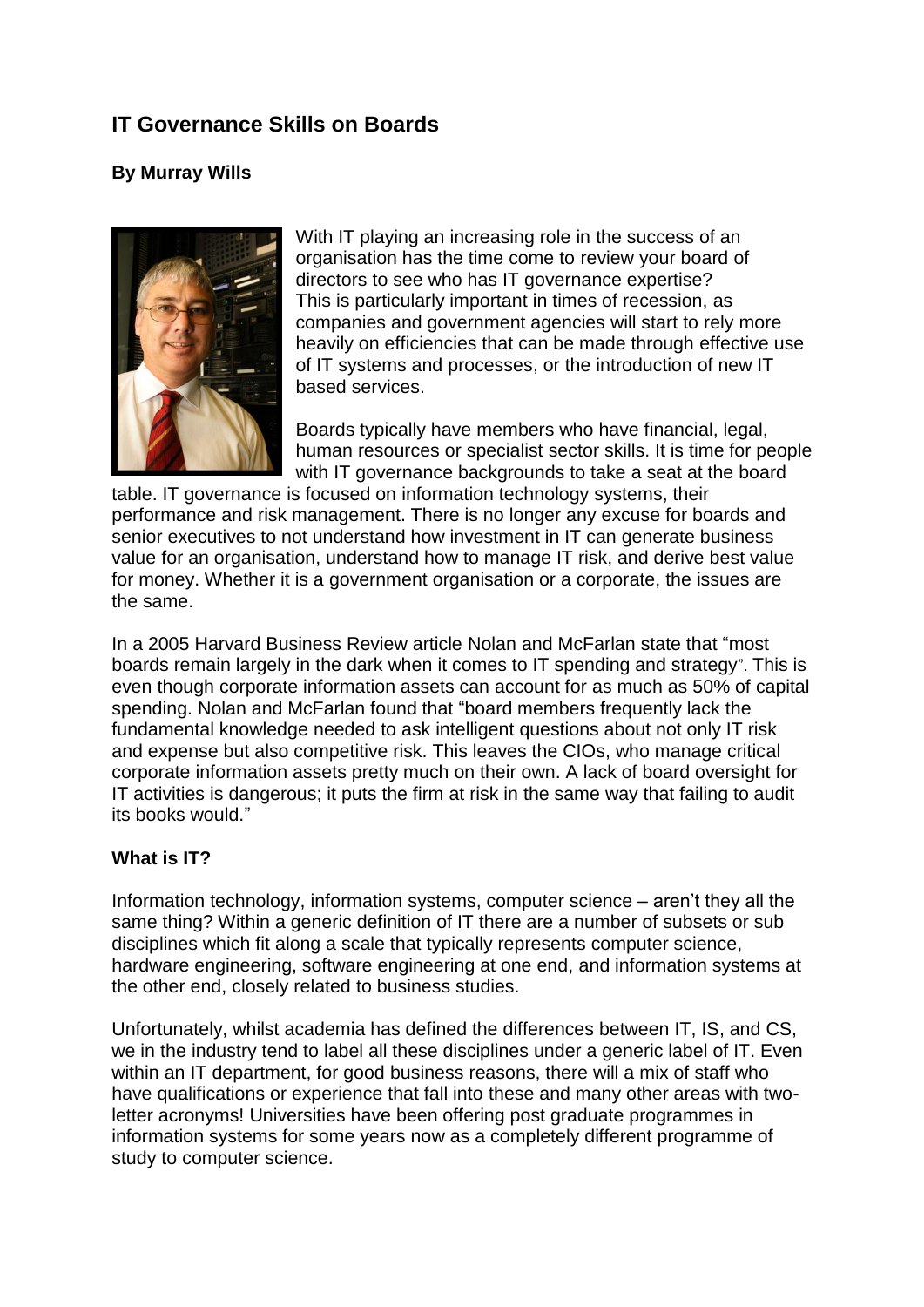Here is one definition from the University of Maryland Information Systems department website:

> *"Information Systems (IS) and Computer Science (CS) both involve computer technology. Unlike IS, CS frequently takes an inner-workings perspective of technology and involves the principles of hardware and software design." "Information Systems, on the other hand, focus on the entire system of information, knowledge, delivery and use, taking an external, human-based perspective on technology – its focus is on how technology can be implemented to serve the informational needs of people and organisations. This is why we refer to Information Systems as the human side of computing."*

Typically IS graduates leave with a strong business and management background and excellent human communication skills that can be used to interact with a variety of audiences with various backgrounds. Is it possible to develop these skills? Yes it is, and of course there are always exceptions. A person may have practical experience in each of the disciplines relevant to a high performing CIO and experience at IT governance. Nothing beats formal academic study at post graduate level. Typically in New Zealand at least some CIOs have come up through the technical ranks, have no formal information systems qualifications, and have not necessarily developed all of the competencies required of a CIO or board member. This maybe is one reason there are so few IT savvy directors. In addition to technical qualifications, an MBA, MBS or other post graduate qualification with a concentration on information systems topics may be one way of getting exposure to the body of knowledge required.

# **So what should you look for in such a director?**

In addition to the generic set of skills required:

- IT and business qualifications and experience; good communication with other board members; speaking in lay terms and using analogies
- an understanding of how IT strategic alignment impacts the company's bottom line
- experience as a CIO or IT department head for several organisations, or a consulting background to CIO level; experience as a project and programme manager
- current knowledge of what makes up a good business case for IT expenditure
- an understanding of risk management as it relates to IT